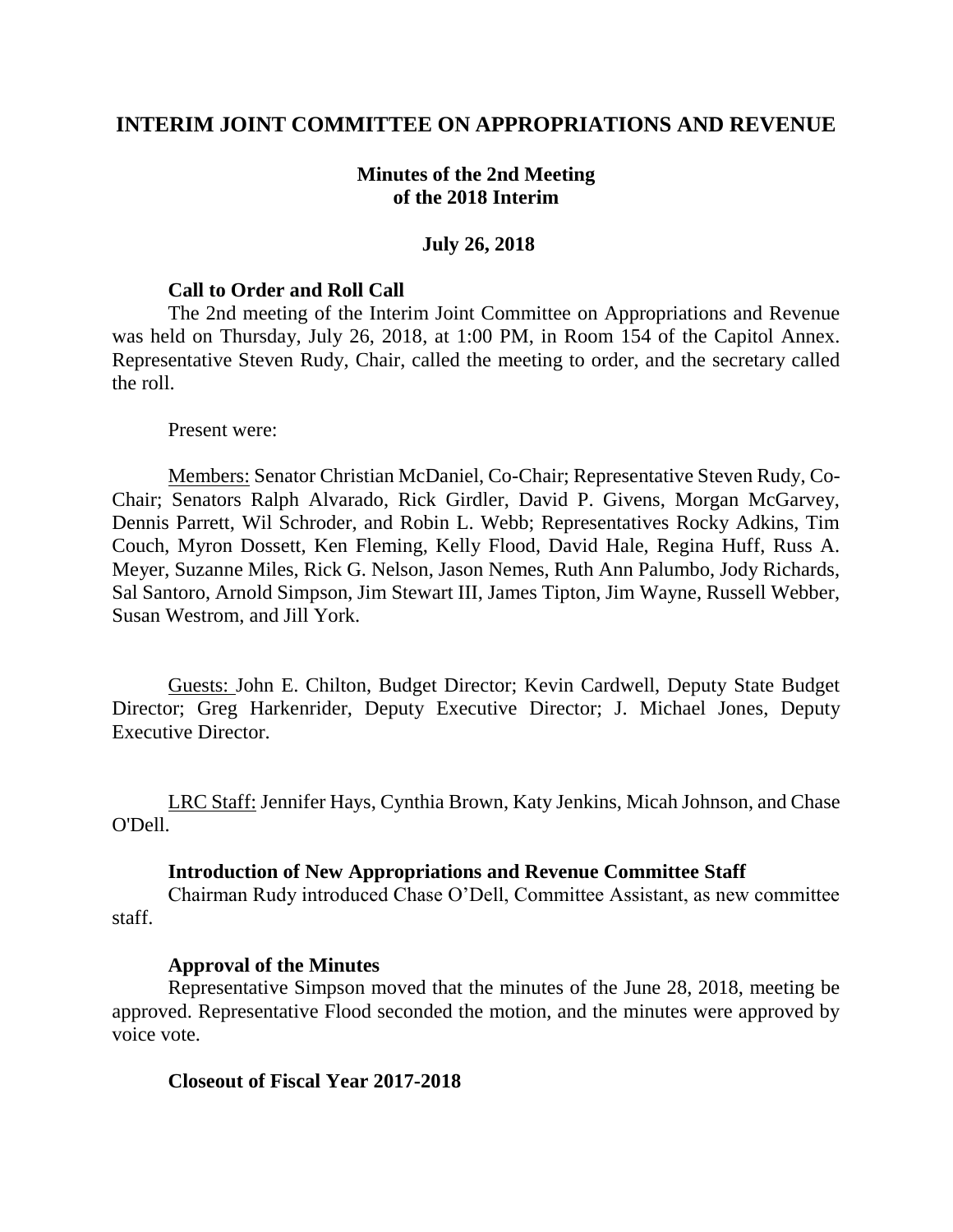John E. Chilton, State Budget Director; Kevin Cardwell, Deputy State Budget Director; Greg Harkenrider, Deputy Executive Director; and Dr. J. Michael Jones, Deputy Executive Director, reviewed the budget and revenues for Fiscal Year 2017-2018 and the financial outlook for Fiscal Year 2018-2019.

The FY 2018 General Fund experienced a Revenue Surplus of \$119,800,000, with actual receipts coming in at \$10,838,200,000.

Sales and Use tax receipts for FY 18 were \$6.2 million below the official estimate. Individual Income tax receipts were \$94.6 million above the official estimate. The Coal Severance Tax exceeded the official estimate by 1.3 percent. However, receipts for the Coal Severance Tax are down to \$89.6 million from a high of \$296 million.

Greg Harkenrider testified that the Sales and Use Tax brought in \$120.4 million of new revenues in FY 18. The Individual Income Tax brought in \$209.7 million of new revenues in FY 18. In total there was \$360.4 million dollars of new revenues brought in during FY 18 – with Sales and Use Tax and Individual Income Tax making up most of that amount.

Greg Harkenrider stated that from FY 14-FY 18, the Income Tax growth exceeded the General Fund growth during each year. Mr. Harkenrider explained that the General Fund growth relies on the Sales Tax and Income Tax. Director Chilton stated that the Sales Tax and Individual Income Tax account for 75 percent of the General Fund total revenue. Overall growth in Individual Income Tax in FY 18 was 4.8 percent.

FY 18 ended with a \$15.8 million General Fund Surplus. Revenues in excess of the official revised estimate came in at \$119.8 million. Necessary Government Expenses (NGEs) for FY 18 amounted to \$80.8 million. Tobacco Revenue was \$20.5 million less than budgeted for FY 18.

Kevin Cardwell stated that the Budget Reserve Trust Fund (BRTF) had a beginning balance of \$150.5 million for FY 18. HB 303 appropriated use of \$56.7 million from the BRTF. The BRTF had a FY 18 ending balance of \$93.8 million. Director Chilton explained that funds from the BRTF were not pulled to pay for the NGEs; NGEs for FY 18 were paid for by the surplus that was generated during the year.

NGEs for Corrections totaled \$52.1 million in FY 18. Additionally, \$49.2 million has been included in the base budget for Corrections NGEs in FY 2019, with \$54 million being budgeted for FY 20. Kevin Cardwell reported that higher admissions, lower parole grant rate, and a reduction from the Governor's recommended budget all contributed to the \$52.1 million Corrections NGEs for FY 18.

Committee meeting materials may be accessed online at http://www.lrc.ky.gov/CommitteeMeetingDocuments/10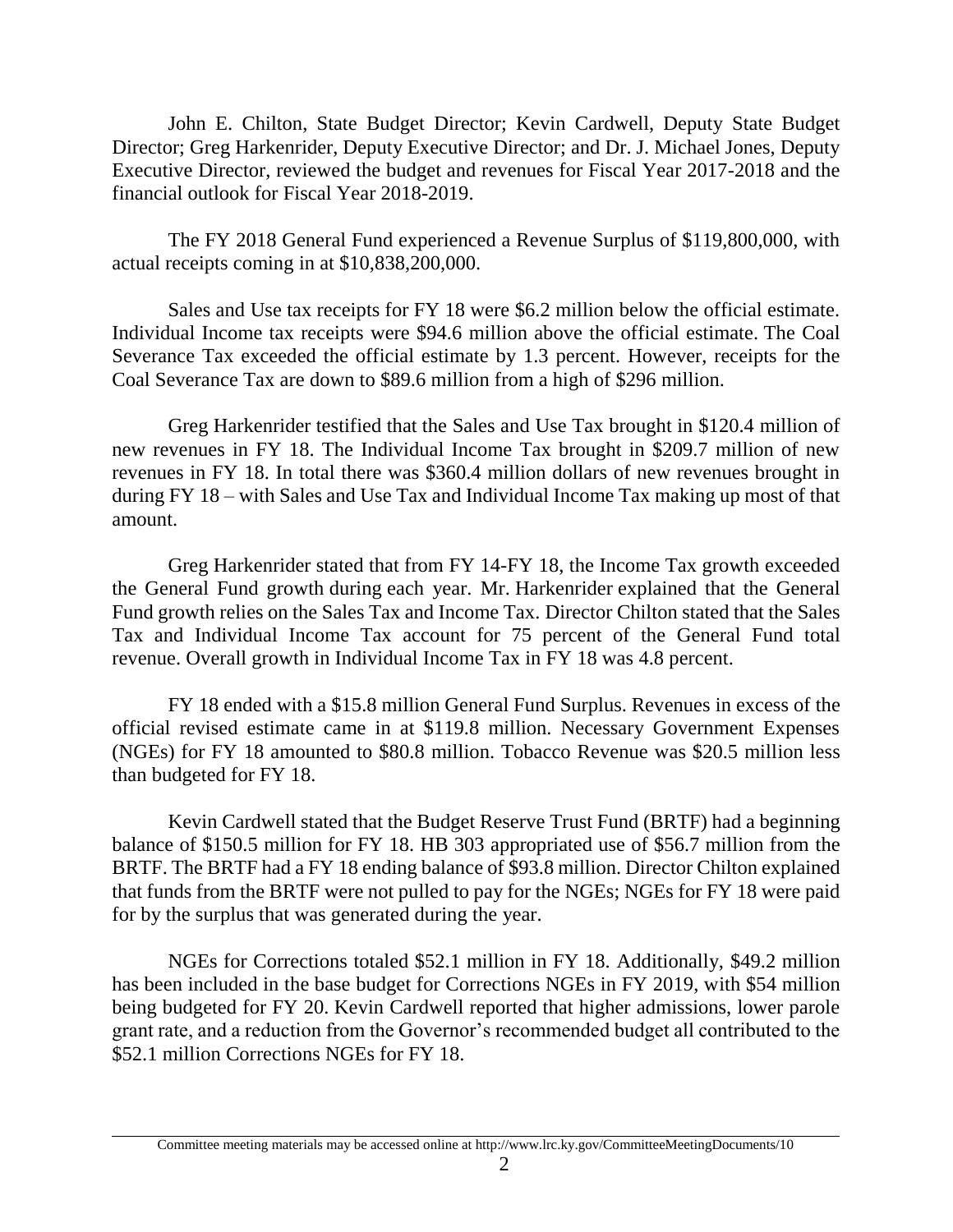NGEs for Guardian Ad Litem totaled \$14.1 million in FY 18. In addition, \$9.5 million has been included in the base budget for Guardian Ad Litem NGEs for FY 19 and FY 20.

NGEs for Military Affairs totaled \$3.9 million in FY 18. FY 19 and FY 20 both have a base budget of \$4.5 million for Military Affairs NGEs.

NGEs for Natural Resources and Fire Suppression totaled \$3.2 million in FY 18. Additionally, \$2.3 million was allocated to the base budget for Natural Resources and Fire Suppression NGEs for FY 19 and FY 20.

NGEs for County Costs totaled \$6 million in FY 2018. \$4 million was allocated to the base budget for NGEs for County Costs for FY 19 and FY 20.

Dr. Michael Jones testified that actual receipts for the Tobacco Fund in FY 18 were \$12,047,460 below the official estimate. Dr. Jones explained that in part, a national drop in the volume of cigarettes sold caused actual receipts to be lower than the official estimate for FY 18.

The Road Fund had a revenue surplus of \$7.7 million in FY 18. Road fund growth from FY 17 to FY 18 was 0.2 percent. Greg Harkenrider stated that the Motor Fuels tax and Motor Vehicle Usage Tax make up over 80 percent of the road fund. Kevin Cardwell reported that the FY 18 Road Fund Surplus totaled \$19.6 million.

Greg Harkenrider testified that the Sales Tax is projected to grow \$208.2 million in FY 19, while Tobacco Taxes are projected to grow \$128.6 million.

Director Chilton reported that FY 19 estimated NGEs will exceed the \$15.8 million reserved from the General Fund surplus from FY 18. While the FY 18 Road Fund revenue is on target, there will probably be no significant growth. The revenue growth is inadequate to meet pension and other obligations. Over 30 percent of the FY 19 General Fund dollars will be spent on Medicaid and Pensions.

In response to a question from Representative Rudy, Kevin Cardwell and Director Chilton explained that there was some unspent tobacco money from FY 17 that carried forward to FY 18.

In response to a question from Representative Tipton, Greg Harkenrider stated that the extra \$10 million received by the lottery in FY 18 was unexpected, and that the smaller estimate for FY 19 was not due to the Consensus Forecasting Group expecting the lottery to experience a decline in receipts.

Committee meeting materials may be accessed online at http://www.lrc.ky.gov/CommitteeMeetingDocuments/10